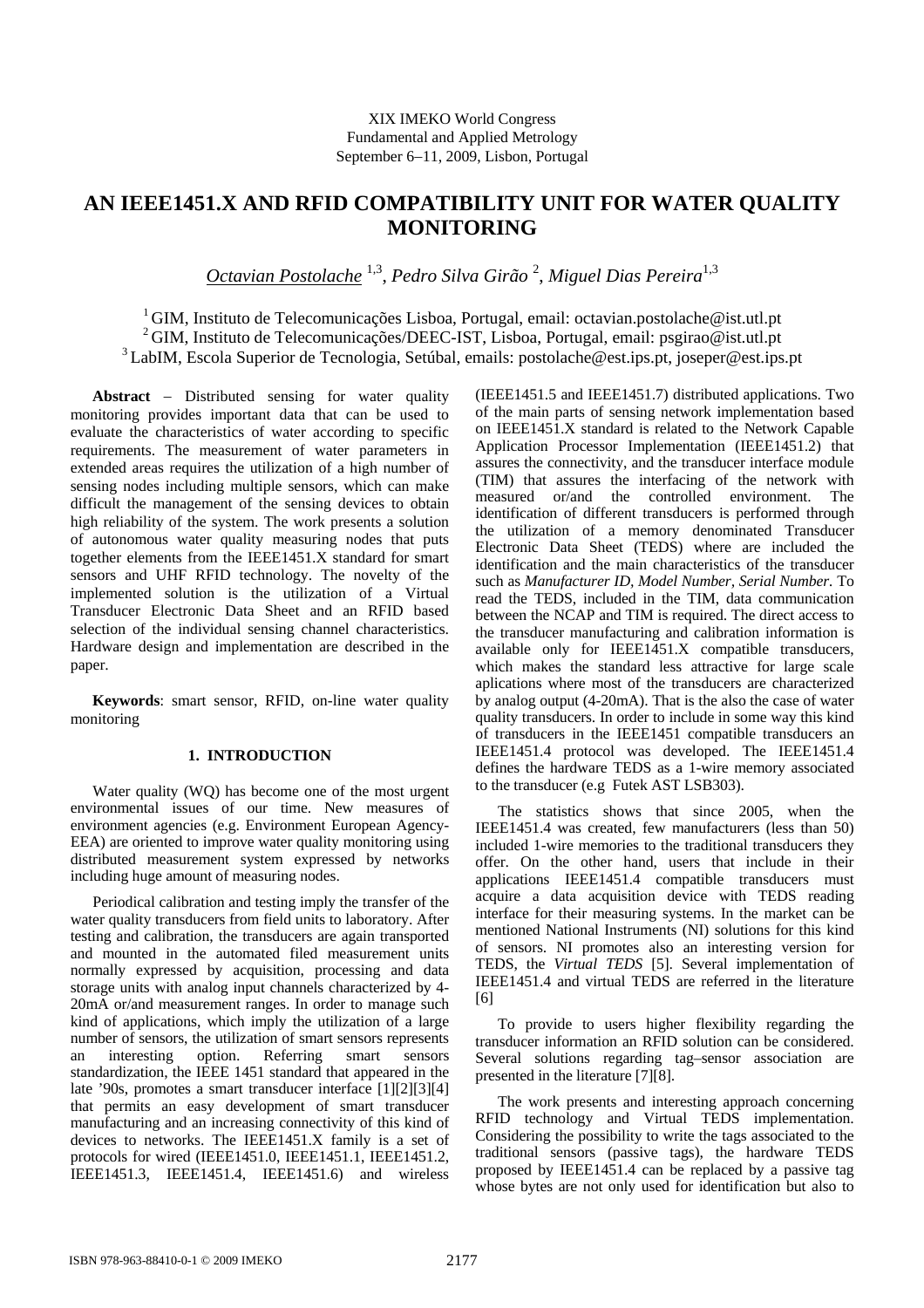store useful calibration parameters that are later used to process the signal acquired from the sensor.

# **2. THE WQ SMART SENSING NODE ARCHITECTURE**

Two modules characterize the smart sensing node: water quality measurement module and sensor identification module based on UHF RFID technology (Fig. 1).



Fig. 1 WQ Smart sensing node with RF identification block diagram (Sj- WQ sensors; ant1, ant2 – RFID reader antennas; tagj-RFID tags; sens sw – commutation block; PW module - power supply module; enet sw – Ethernet switch)

The water quality measurement module and the RFID reader (Alien ALR-8800) are connected to a Wi-Fi access point (AP) trough GEB1040 Linksys Ethernet switch. The smart sensing node represents part of a distributed network of a Geographic Information System (GIS) designed for Sado Estuary Water Quality Monitoring [9]. The connection between field smart sensing nodes and GIS server is assured by a Wi-Fi communication using a high gain antenna. The WQ smart sensing node is powered using a solar panel that is connected to the power supply module.

# *2.1. Measurement Module*

The measurement module is constituted by a set of water quality transducers from Global Water. The measurement of four WQ parameters was considered: temperature, pH, conductivity and turbidity measured using WQ101, WQ201, WQ301 and WQ770, respectively [10]. The sensors provide the information of the measured parameter as a 4-20mA analog signal. The current is converted into voltage using a conditioning circuit based on RCV420 that assures a 0-5V output voltage for 4-20mA input current. The voltage signals are applied to the analog channels (ACH0-ACH3) of a webserver module (Ipsil IPu8930) that includes a 16-bit analog-to-voltage converter (ADC) and a compact TCP/IP network controller. Thus, the analog voltage signals from the sensors are converted into digital format,  $v_{Si}(n)$  (S<sub>i</sub>- are the WQ sensors) and transmitted to the GIS application through the Wi-Fi connection. At the GIS level, an application is used to convert the voltage digital codes  $v_{\rm Si}(n)$ into WQ physical values. The voltage-to-WQ conversion is based on the information stored in the WQ sensor RFID tag memories that are read using the sensor RFID module capabilities associated with UHF RFID reader.

### *2.2 Sensor RFID module*

During field operation the WQ sensors require calibration and testing. Thus, it is important to be able to track them not only during calibration but also when they are used in the field. By adding a low cost passive transponder, usually called "tag" (ALL-9540-02 World Tag 860-960MHz in the present case) the WQ analog sensor can be used as a smart sensor according to the IEEE1451.4 standard. Thus the minimal TEDS (*Transducer Electronic Data Sheet)* informations for each WQ sensors are stored on the RFID tag memory level. Regarding the used tag characteristics, ALL-9540 delivers industry leading EPC (Electronic Product Code - reference standard for UHF RFID applications)[11] Gen 2 range and reliability at competitive prices. ALL-9540 inlays are also World Tag compliant, enabling inlays that operate consistently across the diverse frequencies (Europe compatible) [12]. The main characteristics of the used tag are: EPC class1, RF communication protocol ISO/IEC18000-6 CEPC Class 1 Gen 2 (generation  $2 - read$  and write many times), EPC Memory Size: 96 Bits, Access Control: 32Bits, Kill Code: 32Bits. The typical distance between the reader and tags (read range) is about 4m and uses electromagnetic coupling.

The identification process of the sensor with RFID label begins when the reader is switched on: it starts emitting a signal at the selected frequency band (860MHz-960MHz). The tags reached by the reader's field will "wake up" (supplied by the field itself). Once the sensor's tag has decoded the signal, it replies to the reader, by modulating the reader field (backscattering modulation).

Considering the implemented sensing architecture where multiple sensors identified by tags are present, they will reply at the same time to reader. In order to extract the information received from each tag, the reader (ALR-8800 from Alien) uses an anti-collision algorithm designed to allow tags to be sorted and individually selected.

Considering the memory size of the used sensor' tags (96 bits for ALL-9540), a user configurable Basic TEDS format according IEEE1451.4 [13][14] was used. Table 1 identifies the Basic TEDS fields that are mandatory to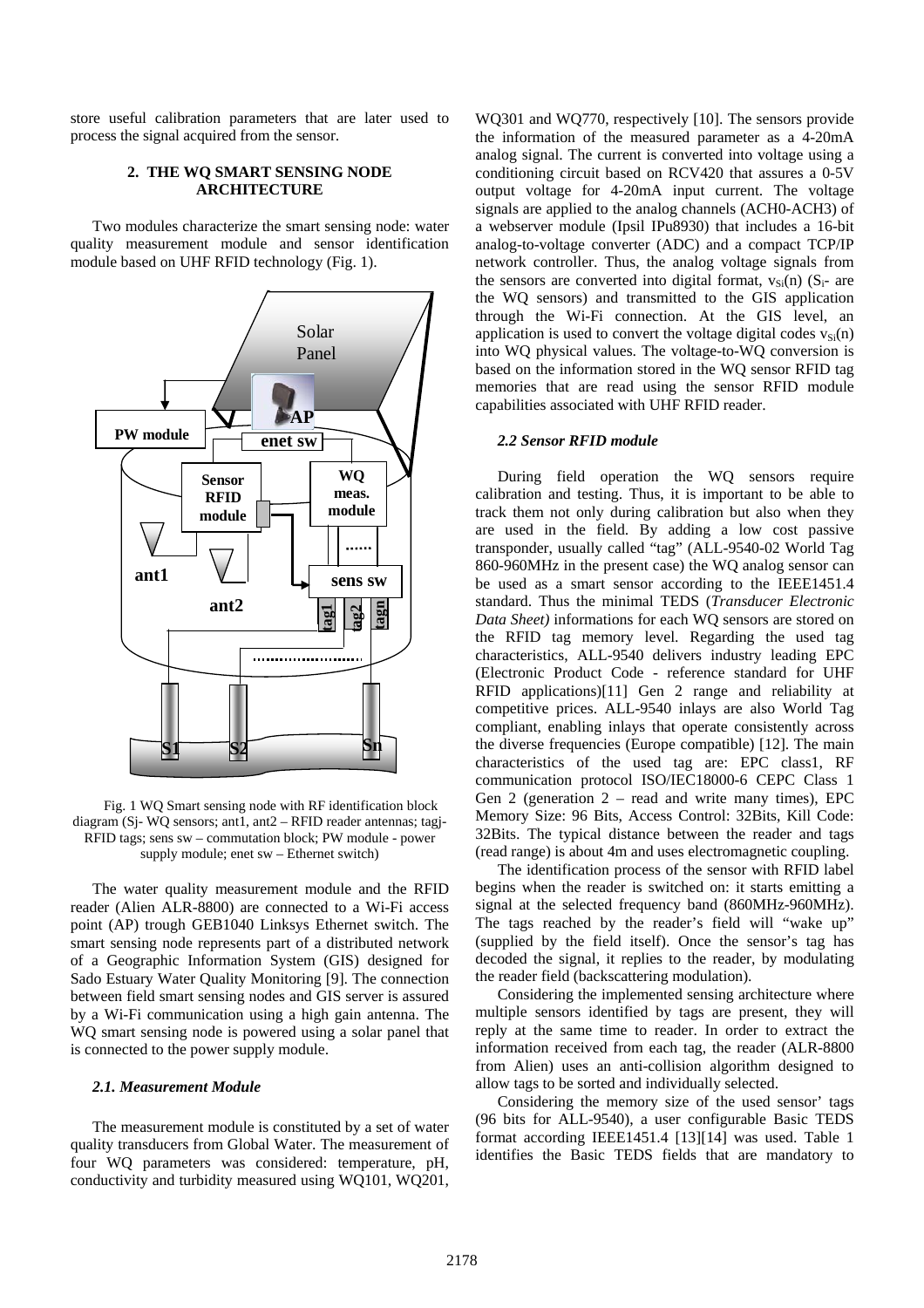comply with IEEE1451.4 and that are stored in the tag's memory.

| <b>Components</b>     | <b>Number</b><br>of Bits | <b>Allowable</b><br>range |
|-----------------------|--------------------------|---------------------------|
| Manufacturer ID       | 14                       | 17-16381                  |
| Model Number          | 15                       | 0-32767                   |
| <b>Version Letter</b> |                          | $A - Z$                   |
| <b>Version Number</b> |                          | $0 - 63$                  |
| Serial Number         | 24                       | 0-16777215                |

Table 1. Implemented Basic TEDS fields.

 The Basic TEDS .Dot4 field is filed using the values that correspond to one of the used WQ sensors (conductivity sensor WQ301) according with specification given by the manufacturer in classical form (Global Water Sensor Manual). Using a passive tag characterized by extended memory (greater than 96 bits) IEEE1451.4 optional fields can be materialized on the tag writeable memory: Standard Templates TEDS, Calibration TEDS template and User Data.

Each template has a specific ID. Templates 25 through 39 are transducer-type templates that contain properties needed for the specific types. For the particular case of WQ transducers characterized by 4-20mA-output signal, the implemented IEEE1451.4 template fields are next presented [4]:

- Measurement Function: Physical Measurand expressed by Minimum Physical Value (MinPhysVal), Maximum physical value (MinPhysVal) - a set of 46 case selectors are specified by the standard. As an example are mentioned pH=0 minimum physical value and pH=14 maximum physical value for WQ201 according to the Global Water WQ manual [10].
- Electrical Signal Output Function: Full Scale Electrical Value Precision: Minimum Current Output, Maximum Current Output – a set of 2 case selectors is specified by the standard. As an example are mentioned 4mA minimum current output and 19mA maximum current output for WQ201 according to the Global Water WQ manual.
- Power Supply Function: Loop Powered versus external powered described by minimum compliance, maximum compliance, power-supply level-nominal, power supply level-min, power supply level max, power-supply type. As example of template implementation on the server level are mentioned: 12 VDC, power supply level nominal. 10 VDC power supply level-min, 30VDC for WQXXX according with the Global Water WQ manual where XXX=101, 201, 301 and 770
- Calibration Information Function: Calibration Date, Calibration initials, Calibration Period. As example are mentioned 20-06-08 (dd-mm-yy) calibration

date, AF calibration initials, 360 days calibration period.

In order to write the custom information associated with the sensors of smart sensing node we considered the capability of ALR-8800 RFID reader that is designed to read and also to program EPC Class 1 Generation 2 tags. Two external circular polarized antennas, ant1 and ant2 (ALR-8610-AC), operating at 850-875MHz and with 6dBi gain, are used to read the tag fixed on the transducers or to write the memory of tags including new elements during operation. The ant 1 works as transmit antenna while ant 2 works as the receive antenna (Fig.2).

Considering the field sensor calibration requirement, an additional reader is used together with an automatic calibration system [15] to program the transducer tag according with the latest calibration values.

The Ethernet communication interface of the ALR-8800 is used to perform its remote control using the TCP/IP protocol and remote control commands.



Fig. 2 Reader and tag block diagram: a) RFID reader main block, b) RFID tag and WQ sensor module as part of IEEE1451.4 mixing mode standard

 Additionally, the used reader presents a DIO port that is used for on/off switching of different measurement channels in order to identify the correspondence between the read tag and the analog input channel. Thus, the information stored in the memory tag level (*Standard Template TEDS* ID 31: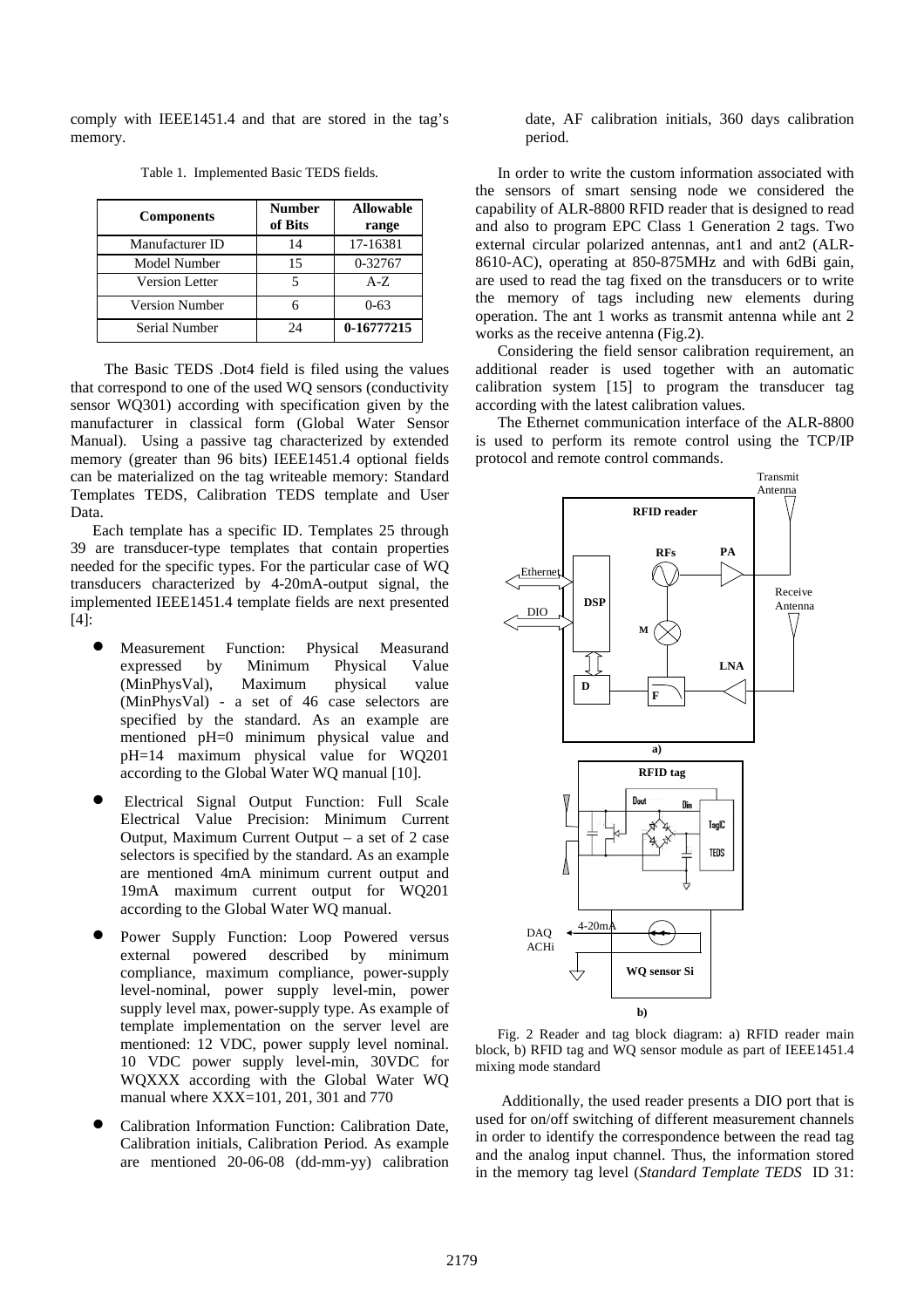Current Loop Output Sensors in the present case) is used to perform the current-to-WQ parameter value conversion.

Reading the near sensor' tag does not guarantee that the signal acquired on the ACH0 corresponds to the transducer identified by the tag0, the signal acquired on ACH1 corresponds to the transducer identified by tag1 and so on. That makes impossible to assure the right conversion of the acquired signals. To extract the correspondence an additional sens-sw commutation block was implemented and tags connected according to a pre-defined order.. The sens-sw works under reader's DIO port control and permits to read one channel at the time when the other input channels are connected to GND. The correspondence between the acquired signals and tags is presented in Table 2.

Table 2. Acquired signal – tag correspondence

| DIO  | S1                | S <sub>2</sub>    | S <sub>3</sub> | S4    |
|------|-------------------|-------------------|----------------|-------|
| 1000 | 1.2               |                   |                |       |
|      | TEDS1             | TEDS <sub>2</sub> | TEDS3          | TEDS4 |
| 0100 |                   | 2.5               |                |       |
|      | TEDS <sub>1</sub> | TEDS <sub>2</sub> | TEDS3          | TEDS4 |
| 0010 |                   | 0                 | 1.7            | O     |
|      | TEDS1             | TEDS <sub>2</sub> | TEDS3          | TEDS4 |
| 0001 |                   |                   |                | 3.6   |
|      | TEDS1             | TEDS <sub>2</sub> | TEDS3          | TEDS4 |

Analysing the table for the particular case of above WQ transducers, one can notice that the transducer with the tag TEDS1=1C02 0042 06A5 9000 is connected to ACH0, the transducer with tag TEDS2=1C02 0042 02A5 9000 is connected to the ACH1, the transducer with tag TEDS3=1C02 0042 0AA5 9000 is connected to the ACH2, and the transducer with tag TEDS4=1C02 0B42 02A5 9000 is connected to the ACH3. The TEDS labels associated with the sensors channels are organized in order to respect the following correspondences: TEDS1-ACH0, TEDS2-ACH1, TEDS3-ACH2, TEDS4-ACH3 … TEDSn-ACHn-1. Thus, when a new tag is detected (e.g. TEDSp), the system will start a procedure to verify that the sensor connected to the analog input p-1 works properly using the Basic TEDS stored in the tag memory to access the database, known as virtual TEDS, to calculate the physical values associated with acquired voltage signal.

# *2.3 Power Supply module*

The autonomy of the WQ smart sensing node is assured using a solar panel (Suntech) with following characteristics: related maximum power 20W, current at Pmax 1.19A, voltage at Pmax 16.8V, short circuit current 1.21A, open circuit voltage 21.4. The solar panel is connected to 12V, 18Ah battery through a solar charge controller (Ateca) that assures also the 12V for the charge expressed by the Sensor RFID module, Meas. Module and Ethernet switch.

#### **3. WQ SMART SENSOR NODE SOFTWARE**

 The WQ smart sensor node software implemented at the host PC level, that is wireless connected to the smart sensor node, includes the two main components associated with the RFID sensor module and Measurement module. Both software components were implemented in LabVIEW.

 On the Alien RFID reader case, which runs Telnet server application, specific Telnet functions (*Telnet open connection, elnet write, Telnet close connection*) are used to perform commands such as tag list commands, (e.g. *get TagList* for Tag List reading, *Clear TagList* – clear the list of active tags on the RFID reader), and acquisition commands (e.g. *get AcqG2Cycles*, *set AcqG2Cycles –* to obtain the number of acquisition cycles to perform during each class1/Gen2 tag read action). The digital input signals of the sens-sw module to perform the tag-measurement channel identification are based on I/O commands that are sent to RFID reader during telnet session.

 Referring to the measurement module programming, a set of LabVIEW TCP/IP functions were used to control the acquisition of the signals delivered by the WQ measurement channels. The acquired voltages are processed to extract the WQ parameters values (e.g. C=20mS/cm, pH=7.23, TU=27 NTU, T=17.4 °C) using the information that was read from the sensor' RFID tags.

The utilization of the Basic TEDS form (64 bit form), caused by tag' memory constrains, did not provide enough elements that can permit to convert the  $V_{\text{WO}}$  acquired voltage array from the embedded web server into scaled engineering units. However elements such as manufacturer ID, and Model Number can be used as inputs for extended Virtual TEDS database to extract the parameters for voltage to WQ values conversion. The RFID technology permits to automatically extract the voltage-WQ parameter conversion coefficients without typing any information by the operator.

#### **4. RESULTS AND DISCUSSION**

Different case studies were carried out to underline the smart sensor node capabilities mainly referring the IEEE1451.4 implementation using the RFID tags memory. The power consumption of the smart sensor node devices was also evaluated taking into account the large autonomy requirement.

# *4.1. Case study of sensor RF identification*

During experimental tests were considered different scenarios in order to evaluate the system efficiency regarding optimal reading of the sensor identification. Thus, a study concerning different positions of the circular polarized antennas and different distances, d, between the antennas and tags were considered. Fig. 3 presents the evolution of system efficiency, SE, number of detected tags from total number of tags, for 0dB and 15dB attenuation and different distances between ant1 and ant2 and the UHF tags.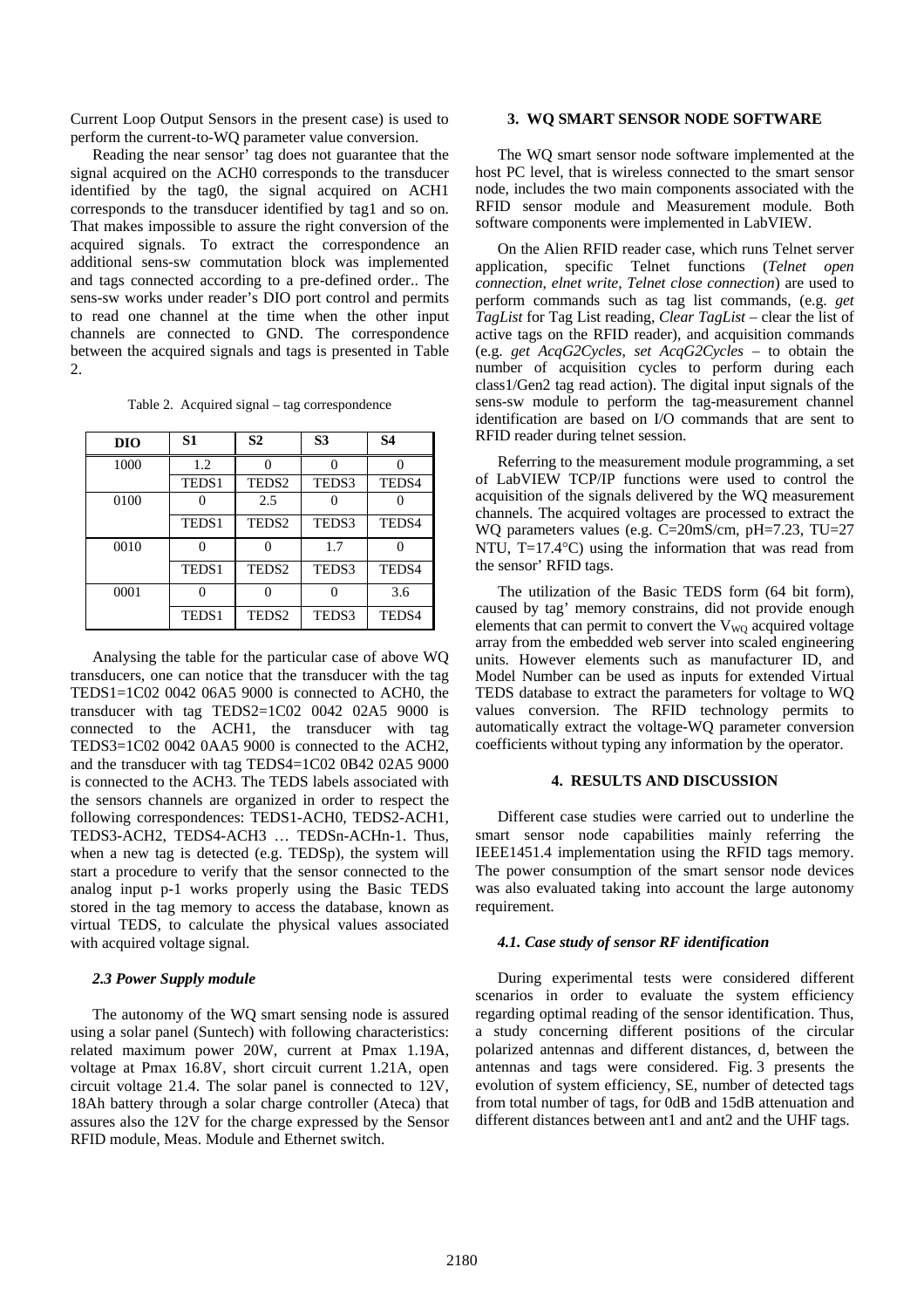

Fig. 3 System Efficiency, SE, versus antenna – tag distance for different attenuations of the emitted power of transmission RF signal

During the experiences the antennas were disposed at the same plane that is perpendicular to the floor with no distance between the antenna boxes. The distance between the antennas centres line and the floor was 75 cm. The number of tags used in the present study was 4, which corresponds to the number of WQ measurement channels. The tags' labels were fixed on the WQ sensors connection cable near the connector of the websensor analog inputs.

#### *4.2. WQ parameter measurement*

The implemented software assures TCP/IP communication with the embedded webserver module. Thus, the acquired voltages from WQ sensors channels are received from time to time  $(\Delta t = \{30, 60, 300\}$ [s]) through wireless communication and processed based on the coefficient voltage-to-WQ parameter conversion that are extracted using the sensor tag binary data. For the particular case of temperature and conductivity measurement channels the WQ evolution during the testing time is presented in Fig. 4. In the figure are included elements about conductivity sensor Basic TEDS and also some controls related to the control of data acquisition and tag reading. Additional results will be presented in the final form of the paper.

# *4.3. Case study of smart sensor node power consumption*

In order to measure the power consumption of the smart sensor node for water quality monitoring, a power measurement system was implemented. The values of power consumption associated with the Alien reader ALR-8800 is less than 15W while power consumption of the WQ measurement module expressed by the webserver and the measurement channels characterized by 4-20mA signal output is less than 5W. Additionally, one must take into account the Ethernet-Wi-Fi bridge and the Ethernet switch power consumption, which is less than 3W.

Taking into account that the UHF RFID reader consumption is too high, we will consider in the future to use a more compact low consumption RFID module.



Fig. 4 The evolution of conductivity versus time for a RF identified measurement channel

# **4. CONCLUSION**

This paper presents an architecture of smart sensor nodes for water quality monitoring that uses the RFID technology in order to assure the IEEE1451.4 compatibility for WQ sensors characterized 4-20 mA signal output. Important work was developed on system development and software implementation to assure tag writing with the BasicTEDS as well as the measurement channel data acquisition in order to provide information about the water quality parameters. An important experimental work was developed concerning sensor tag optimal reading and accurate water quality measurement based on standard TEDS template that are accessed automatically using the read basic TEDS stored in the sensor tag.

# **ACKNOWLEDGMENT**

This work was supported by the Portuguese Science and Technology Foundation (FCT). This support is gratefully acknowledged.

# **REFERENCES**

[1] IEEE STD 1451.0-2007, Standard for a Smart Transducer Interface for Sensors and Actuators – Common Functions, Communication Protocols,and Transducer Electronic Data Sheet (TEDS) Formats, IEEE Instrumentation and Measurement Society, TC-9, The Institute of Electrical and Electronics Engineers, Inc., New York, N.Y. 10016, SH99684, October 5, 2007.